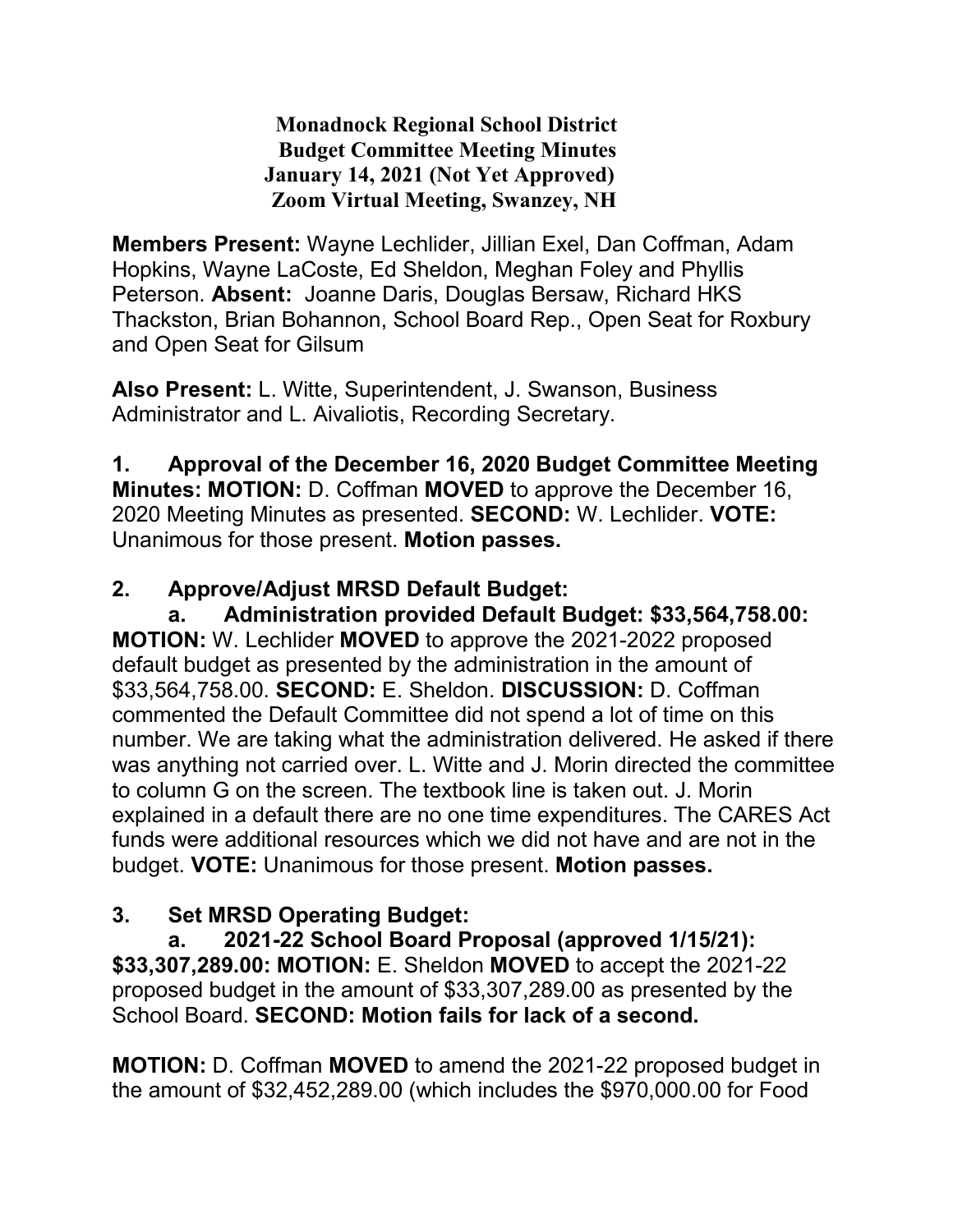and Nutrition Grants). **SECOND:** W. Lechlider. **DISCUSSION:** D. Coffman explained that he reduced the School Board's proposed budget by \$855,000.00. He took the average surplus for the past 4 years and cut it in half and that is how he came up with the \$855,000.00 reduction. L. Witte explained the proposed budget is .17% higher than the previous year's budget. She said there were uncontrollable increases in health insurance, GMR, NHRS, lane changes and transportation. The \$658,488.00 is absorbed in the budget that increase to the proposed is only .17%. E. Sheldon asked what effect would this proposed reduction have on the operations of the district. L. Witte commented we have gone beyond reducing supplies. We would have to reduce staff. It would possibly be 10- 11 certified staff. People and programs will need to be reduced. M. Foley feels it is not unreasonable there is still a buffer. L. Witte said we saw significant savings due to COVID. W. LaCoste said we have had over a million-dollar surplus for years. E. Sheldon said we need to budget for the worst case scenario in some areas. L.Witte said we will see a smaller fund balance due to the new Business Manager and change in the software. We anticipate less of a surplus. One third of the surplus was due the fact we did not spend some of the funds due to COVID. The total warrant is 1/2 % less than last year. The warrant includes 3 contracts. She is proud the School Board is able to put his budget forward. D. Coffman would agree with L.Witte. It is a nice recovery and the proposal is responsible. There is no law to say we need to budget for the worst case scenario. It is reasonable to cut the surplus. He does not believe you will cut the teachers. W. Lechlider asked about the Special Education Expendable Trust which has a balance of \$333,922.00 and the Emergency Fuel Fund which has a balance of \$57,938.00. W. LaCoste complimented the team in regards to the new software. We have had a million-dollar surplus. To say you will reduce staff is misleading. E. Sheldon said he does not have a reason not to believe that the staff will be cut with this vote. He will vote against the motion. J. Morin explained if we have a deficit a special meeting will be called to appropriate funds to cover the deficit. W. Lechlider asked if we can transfer funds. J. Morin explained we can use the emergency funds but only if Special Ed. and fuel exceeds their balances. They are allowed to be used for a specific purpose. **VOTE:** 5.810/3.558/0/4.632. **Motion passes.**

**MOTION:** W. Lechlider **MOVED** to support Article One as presented by the Budget Committee. **SECOND:** D.Coffman. **VOTE:** 8.180/1.188/0/4.632. **Motion passes.**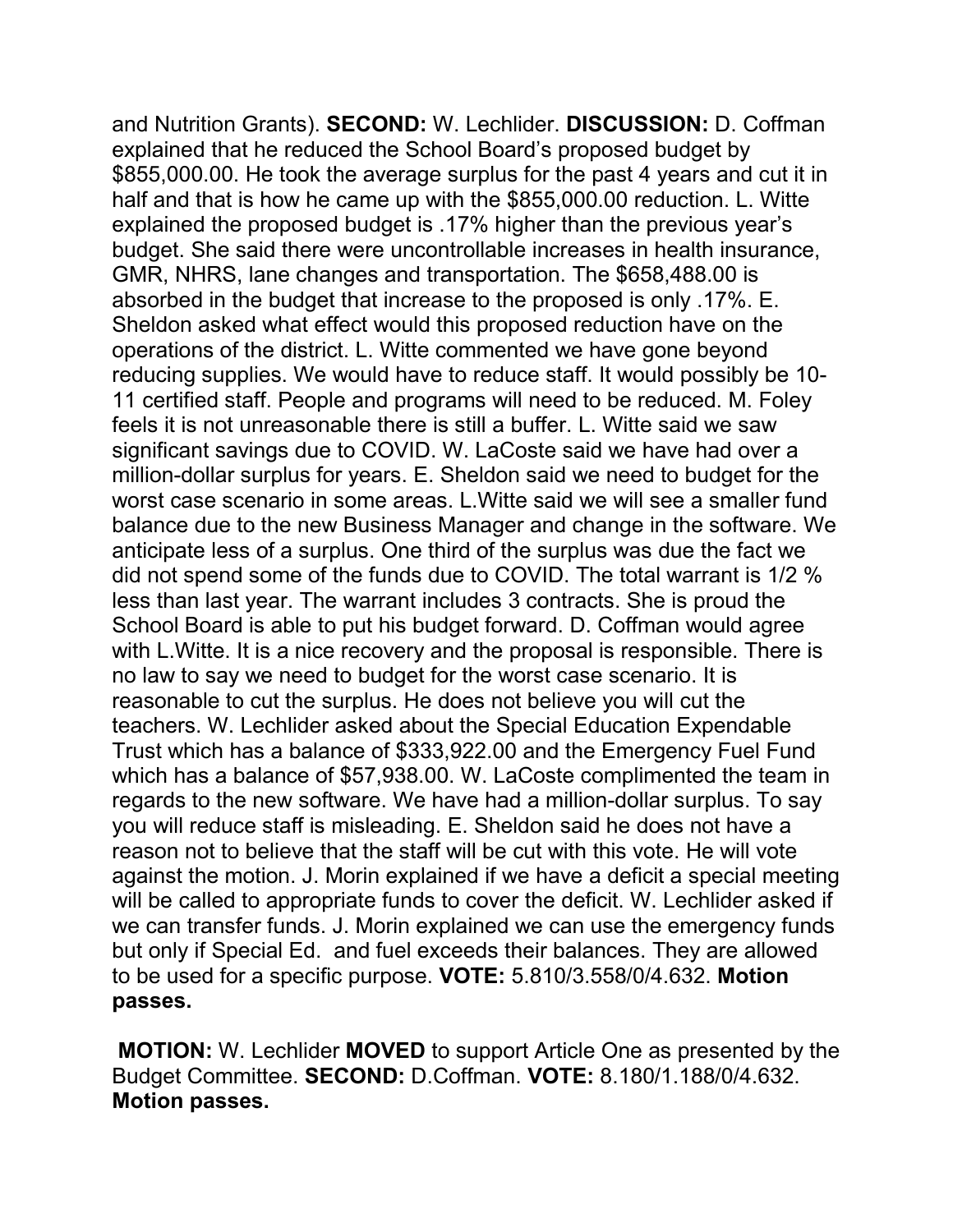#### **4. Warrant Article Recommendations:**

**a. Discuss all fiscal year 2021-22 Warrant Articles with a monetary value, and make a BudHe would get Committee recommendation on said Warrant Articles: MOTION:** W. Lechlider **MOVED** to support Article Two \$840,000.00 in renovations to the Gilsum STEAM Academy and the MRMHS. **SECOND:** P. Peterson. **DISCUSSION:** W. Lechlider said he is moving this motion in the positive but will not support this article or any other article except for Article Six. D. Coffman asked about the previous articles that have passed but the district has not broken ground. The portables and the industrial arts expansion. L. Witte said the projects are multiyear. We need blueprints and engineering designs. They will happen. J. Morin said this article is for the air handling units and ventilators. We have done some of that work at Gilsum. We are doing due diligence by tackling the projects for air quality. L. Witte said there is no COVID funding for this. They are not COVID related issues. W. LaCoste said there are inconsistencies based on emotions. D. Coffman asked when the projects will begin. It was explained the projects went out to bid and we received only one bid because the companies are so busy. The bid was too high. We have put the projects as a whole out to bid. We have not received anything yet. D. Coffman is concerned the Board is asking for funds and not getting the projects done. In the previous years it went well with the million dollar projects each year. J. Morin said they are outstanding funds with a sunset date. L. Witte said we can get the information being asked for. The administration had asked for questions prior to the meeting in order to be prepared. **VOTE:** 2.376/6.992/0/4.632. **Motion fails.** 

**MOTION:** W. Lechlider **MOVED** to support Article Two \$300,000.00 for engineering and fees. **SECOND:** E. Stanley. **DISCUSSION:** W. Lechlider will not support this article. He believes we need to clean up our passed warrant articles. He would suggest the School Board push this out to another time. It was asked if last year there were three bids for the engineering and design. L. Witte said no because it was an estimate from the consultant. The consultant did go out to bid. It was commented that a bond is tough to get the voters to pass. It was commented this is sloppiness to get this passed without any brick and mortar. E. Sheldon said doing these renovations will save money over time. The projects need to be done and will cost us more in the long run. M. Foley said we need to deal with the now. We need to deal with the future projects. We need to get our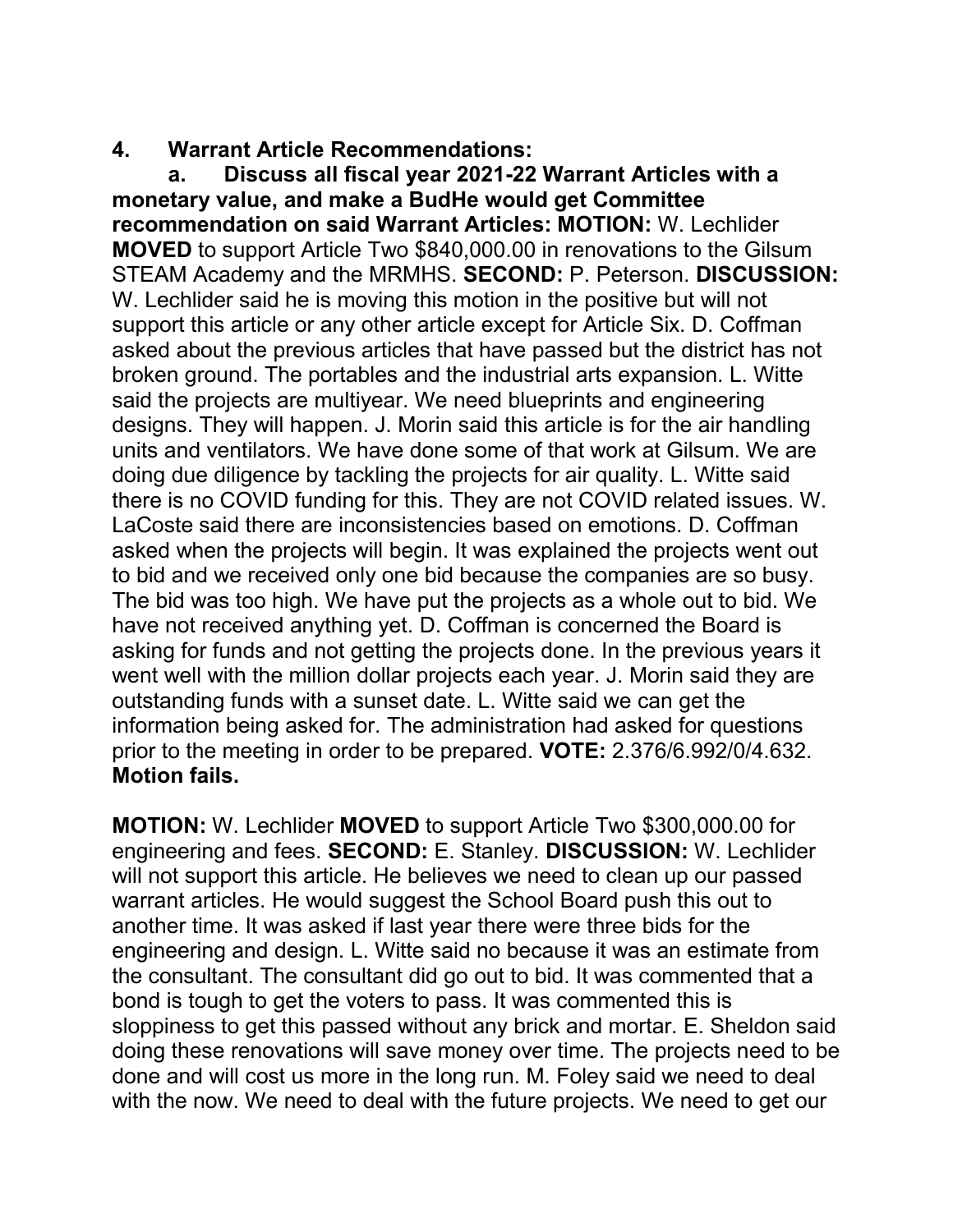ducks in a row and tackle the proposals after. D. Coffman asked if the Budget Committee supported this at the Public Hearing last year. L.Witte said yes. We want to get in line to receive the funds from the State. Feels like we have time regarding getting the funds from the State. W. Lechlider said \$300,000.00 does not mean we are building buildings. There is a lot of work to get the people to vote on the bond. We have major expenditures in the Town of Swanzey. **VOTE:** 1.188/8.818/0/4.632. **Motion fails.** 

M**OTION:** W. Lechlider **MOVED** to support Article Four the first year of a 3 year contract for the Specialists in the amount of \$33,269.00. **SECOND:** W. LaCoste **DISCUSSION:** W. Lechlider said from this point he will be voting no on the remaining articles but if things change at the Deliberative he may change. **VOTE:** 4.746/4.622/0/4.632. **Motion passes.** 

**MOTION:** W. Lechlider **MOVED** to support Article Five the MDEA 1 Year Contract in the amount of \$315,447.00. **SECOND:** M. Foley. **DISCUSSION:** It was commented that it is all about the money. It was also commented that the teachers are appreciated. E. Sheldon asked what if the contract fails. L. Witte explained. The increases are not uniform across the board because there are teachers on different steps due to years of experience. W. LaCoste would ask for the Board to strive for a performance factor and to have the contracts longer term. P. Peterson asked the percentage of increase across the board. L. Witte explained it is 2.3% and we have staggering agreements so we do not have to negotiate 3 contracts in one year. E. Sheldon said \$270,677.00 looks big but 2.3% is an expectation in most companies. W. Lechlider said 2.3% is okay with high performers. He does not see that with our test scores. E. Sheldon said to compare this job in the private sector. The teachers are going through a lot this year. He said 2.3% is average, 4% is excellent. **VOTE:**  3.558/5.810/0/4.632. **Motion fails.** 

**MOTION:** W.Lechlider **MOVED** to support Article Six, the first year of the 2 year MESSA Contract in the amount of \$91,431.00. **SECOND:** W.LaCoste **DISCUSSION:**W. Lechlider will not support this article based on Article 4. He is watching the dollars. E. Sheldon agrees with dollars but we need to think of the value. We focus too much on the dollar amount and not thinking of what they purchase. P. Peterson asked the percentage of increase in the contract. L. Witte explained it is 2.59% in the first year and 2.56% in the second year. **VOTE:** 3.454/5.934/0/4.632. **Motion fails.**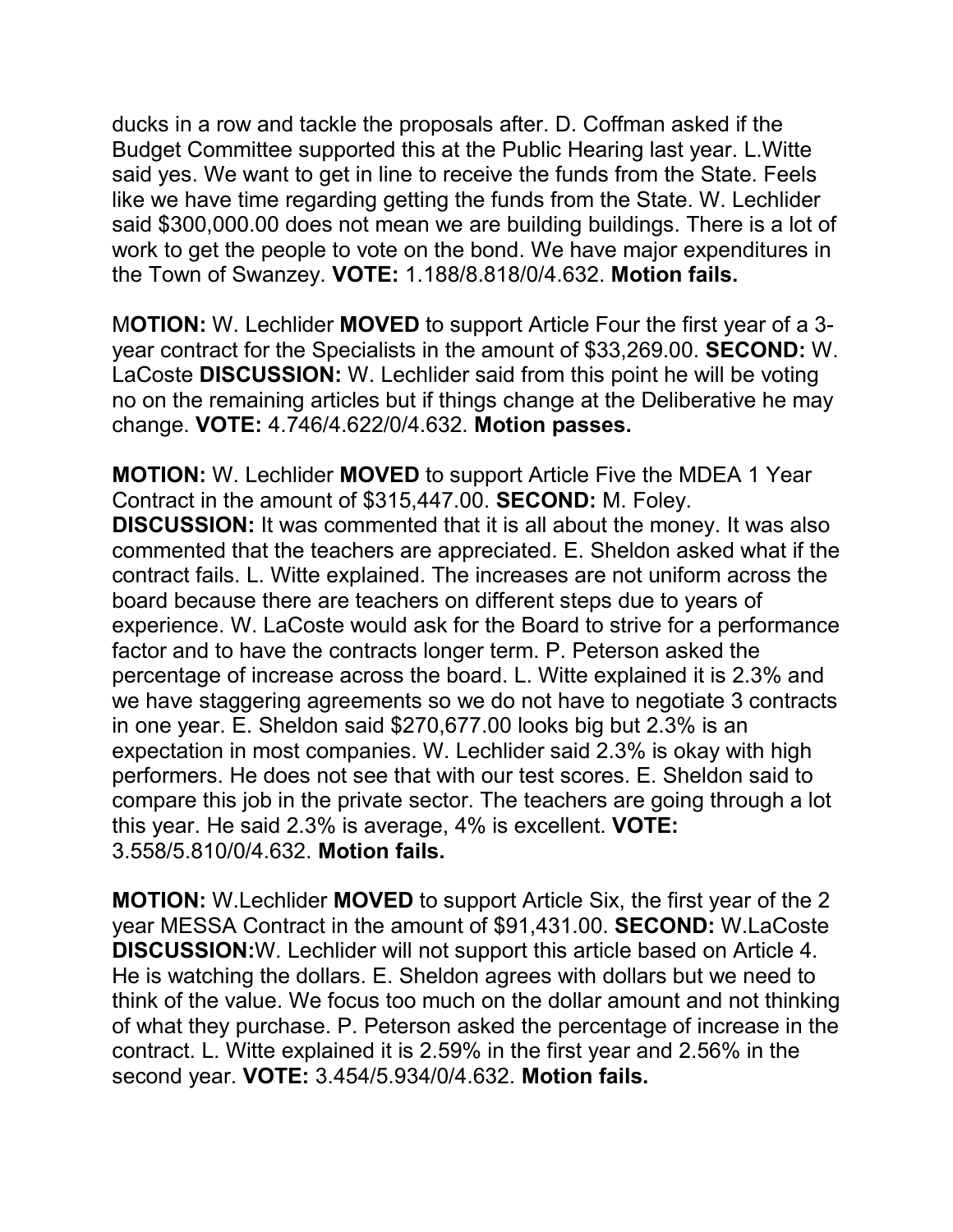**MOTION:** W. Lechlider **MOVED** to support Article Seven, the Special Education Expendable Trust Fund in the amount of \$1.00. **SECOND:** M. Foley. **DISCUSSION:** L. Witte explained this is a placeholder. This amount can be adjusted at the Deliberative Session if there is an unforeseen placement which can cost \$250,000.00-\$350,000.00. **VOTE:** Unanimous for those present. **Motion passes.** 

# **5. Budget Committee Schedule:**

**a. Deliberative Session Saturday, January 30, 2021 at 10:00 am (MRMHS, Emerson School, Gilsum STEAM Academy, Troy School, ZOOM):** The Budget Committee Pre-Deliberative Session will be on January 28, 2021. L. Witte explained voters need to be physically present at the Deliberative Session in order to vote. The Budget committee will have their post-Deliberative Session 20 minutes after the Deliberative Session closes.

## **b. Budget Committee Meeting Monday 2/1/2021 at 7:00 PM to act on any changes from the Deliberative Session (if necessary):**

**6. Superintendent's Comments:** L. Witte had no further comments.

**7. Chairperson Comments:** A. Hopkins had no further comments.

**8. Public Comments:** K. Noonan is very disappointed in the votes tonight. She said the operating budget was well done. What does the Budget Committee feel should be cut? Not to support the staff and to see how essential they have been through this is awful. Reconsider the budget and contracts.

E. Sheldon would agree with K. Noonan. These votes are not in support of the kids and the school but their wallets. He is very disappointed in the outcome tonight.

B. Tatro is disappointed regarding the budget. She was on the Negotiation Committee and we did not give much. She is very disappointed.

D. Coffman commented if anyone wants his personal opinion to call him. He does not make decisions on his wallet. He is not ashamed, there is opportunity for improvement. We had discussed the contract issues and they were blown in the wind.